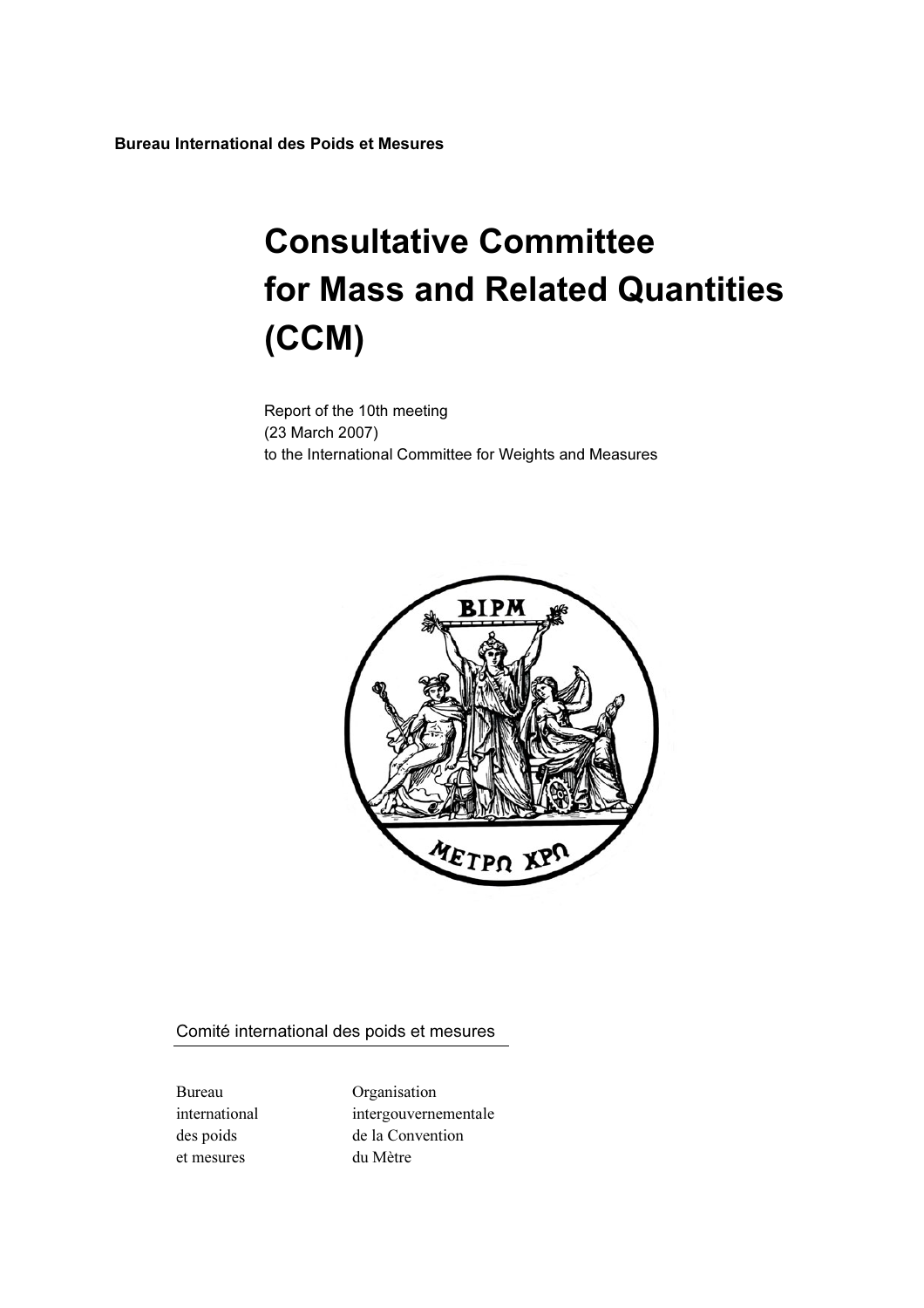Note:

Following a decision made by the International Committee for Weights and Measures at its 92nd meeting in October 2003, reports of meetings of Consultative Committees will henceforth be published only on the BIPM website in the form presented here.

Full bilingual printed versions in French and English will no longer appear.

> A.J. Wallard, Director BIPM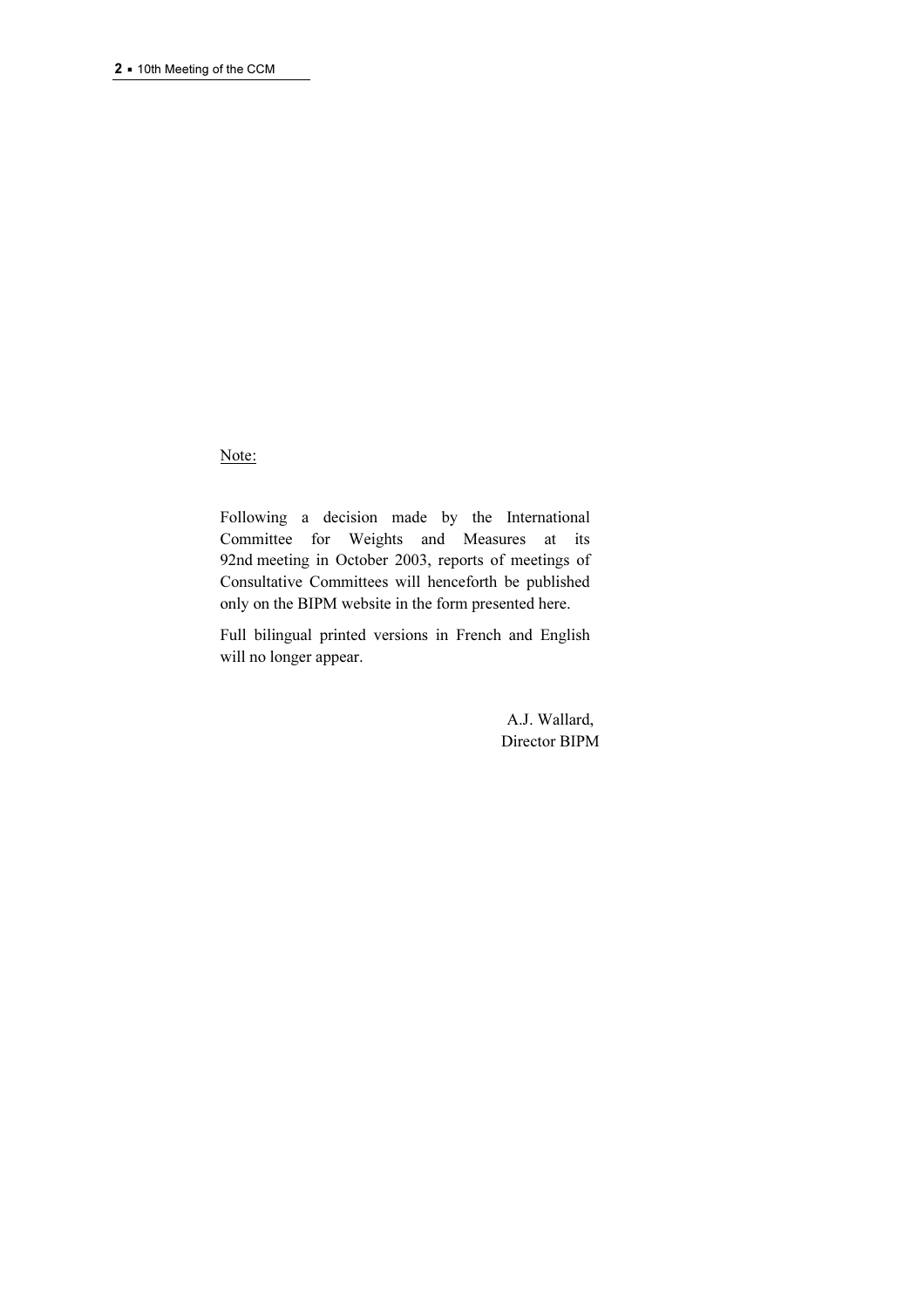# LIST OF MEMBERS OF THE CONSULTATIVE COMMITTEE FOR MASS AND RELATED QUANTITIES as of 23 March 2007

#### President

Dr M. Tanaka, member of the International Committee for Weights and Measures, National Metrology Institute of Japan, AIST, Tsukuba.

#### Executive Secretary

Dr R.S. Davis, International Bureau of Weights and Measures [BIPM], Sèvres.

#### Members

Central Office of Measures/Glόwny Urzad Miar [GUM], Warsaw. Centro Español de Metrología [CEM], Madrid. Centro Nacional de Metrología [CENAM], Querétaro. Conservatoire National des Arts et Métiers/Institut National de Métrologie [LNE-INM], La Plaine-Saint-Denis. CSIR – National Measurement Laboratory [CSIR-NML], Pretoria. D.I. Mendeleyev Institute for Metrology [VNIIM], Rostekhregulirovaniye of Russia, St Petersburg. Istituto Nazionale di Ricerca Metrologica [INRIM], Turin. Korea Research Institute of Standards and Science [KRISS], Daejeon. National Institute of Metrology [NIM], Beijing. National Institute of Standards and Technology [NIST], Gaithersburg. National Measurement Institute of Australia [NMIA], Lindfield. National Metrology Institute of Japan, AIST [NMIJ/AIST], Tsukuba. National Physical Laboratory [NPL], Teddington. National Research Council of Canada [NRC-INMS], Ottawa. Nederlands Meetinstituut, Van Swinden Laboratorium [NMi VSL], Delft. Physikalisch-Technische Bundesanstalt [PTB], Braunschweig. Slovak Institute of Metrology/Slovenský Metrologický Ústav [SMU], Bratislava. Swiss Federal Office of Metrology [METAS], Bern-Wabern. Technical Research Institute of Sweden [SP], Borås. The Director of the International Bureau of Weights and Measures [BIPM], Sèvres.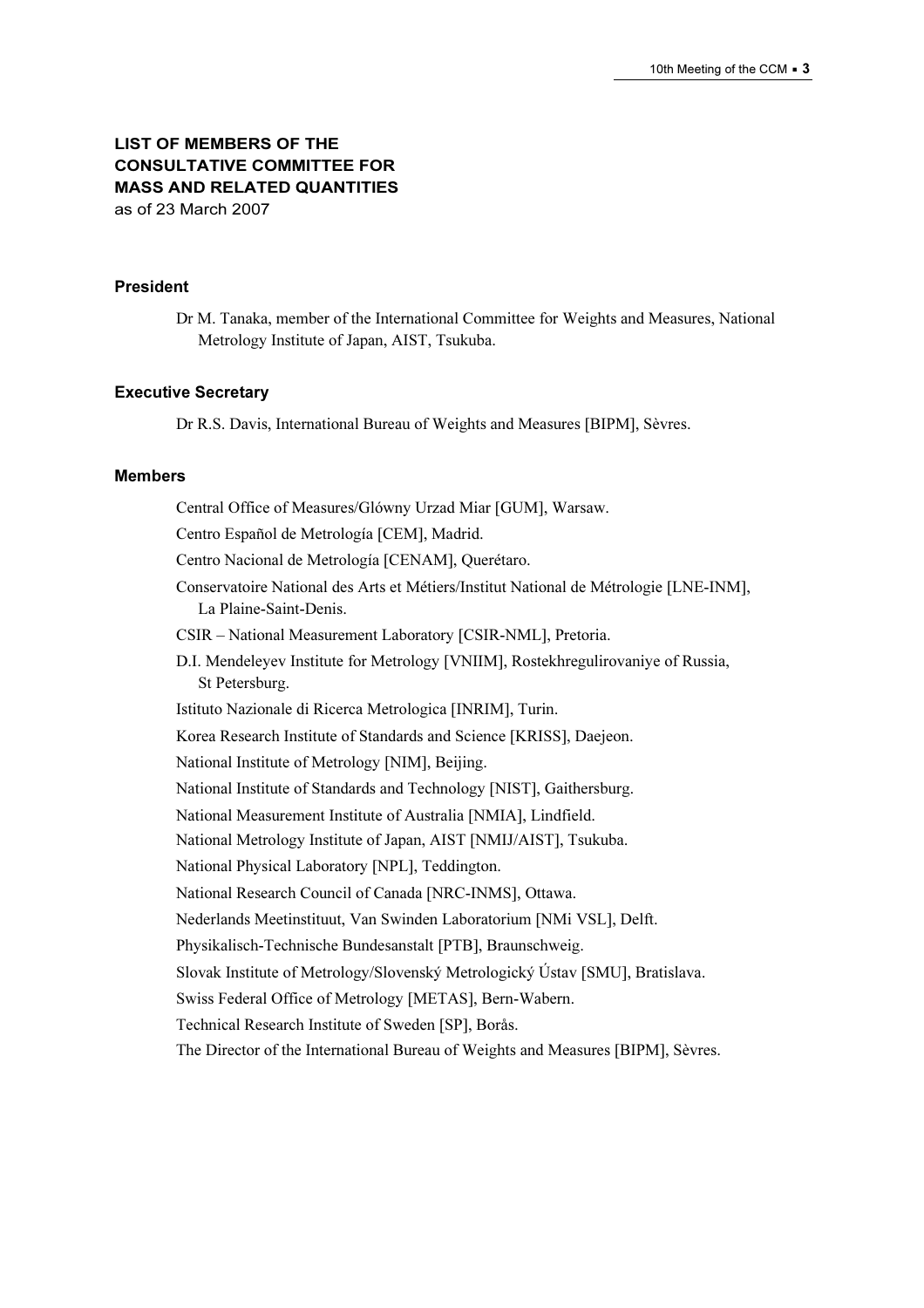#### **Observers**

National Metrology Institute of Turkey/TÜBITAK Ulusal Metroloji Enstitüsü [UME], Gebze-Kocaeli.

National Physical Laboratory of India [NPLI], New Delhi.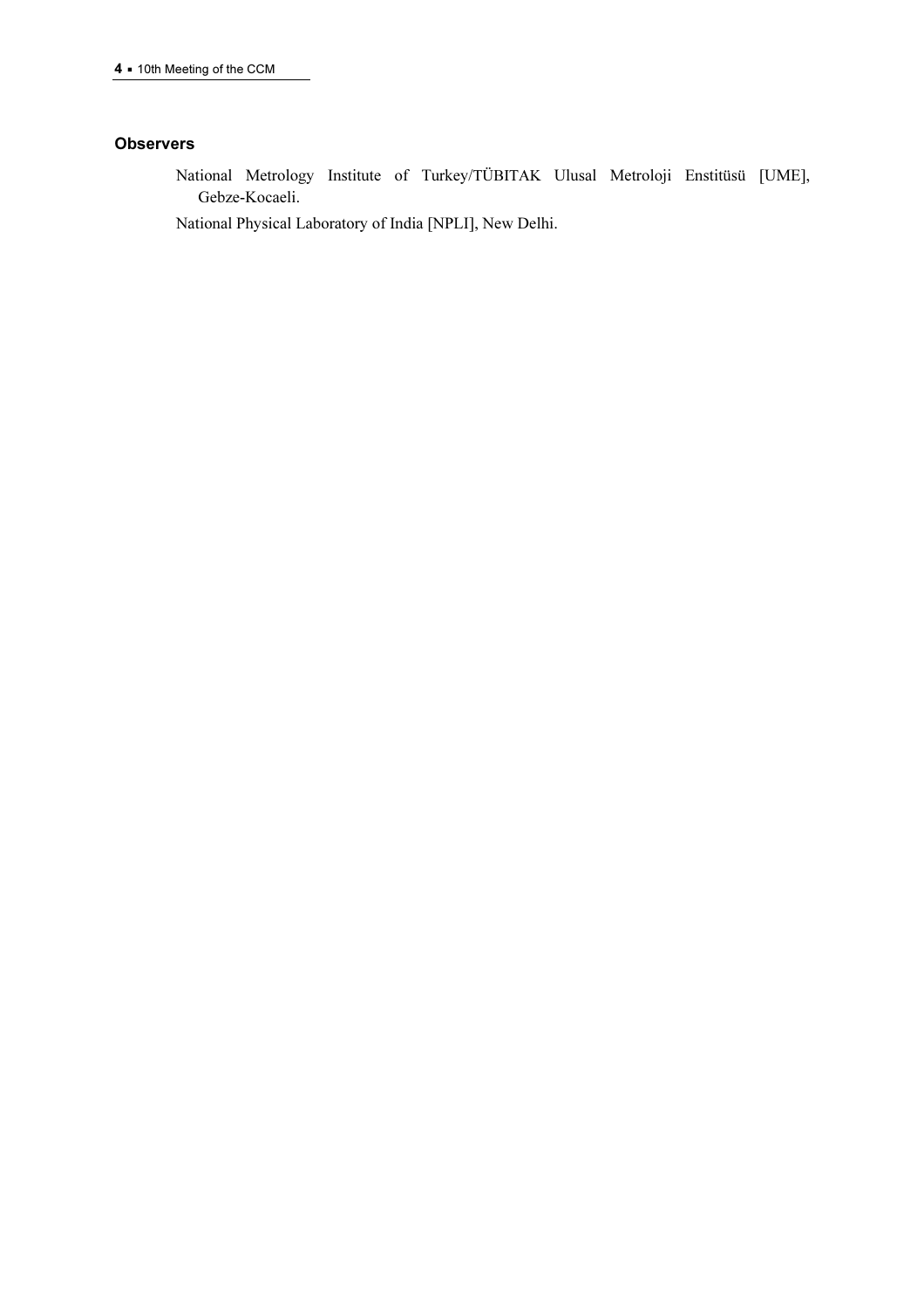# 1 OPENING OF THE MEETING; APPROVAL OF THE AGENDA; APPOINTMENT OF A RAPPORTEUR

The tenth meeting of the Consultative Committee for Mass and Related Quantities (CCM)\* was held at the International Bureau of Weights and Measures (BIPM), at Sèvres, on 23 March 2007.

The following were present: H. Baumann (METAS), W. Bich (INRIM), N. Bignell (NMIA), J.W. Chung (KRISS), S. Davidson (NPL), N.G. Domostroeva (VNIIM), H. Durlik (GUM), D. Elkington (NPL), P. Farár (SMU), K. Fujii (NMIJ/AIST), M. Gläser (PTB), A. Gosset (LNE), Z.J. Jabbour (NIST), C. Jacques (NRC-INMS), Y.A. Kiselev (VNIIM), M. Lecollinet (LNE-INM), A. Ooiwa (NMIJ/AIST), P. Pinot (LNE-INM), P. Richard (METAS), J.A. Robles Carbonell (CEM), R. Schwartz (PTB), A.G. Steele (NRC-INMS), M. Tanaka (President of the CCM), I. van Andel (NMi VSL), A.J. Wallard (Director of the BIPM), S.Y. Woo (KRISS), Y. Zhang (NIM).

Observers: A.K. Bandyopadhyay (NPLI), S.T. Yalçin (UME).

Invited: P. Becker (PTB), I.-M. Choi (KRISS), K. Jousten (PTB), C.M. Sutton (MSL), J. Valdés (INTI, CIPM member), E.R. Williams (NIST).

Also present: T.J. Quinn (Director Emeritus of the BIPM); P. Barat, R.S. Davis (Executive Secretary of the CCM), H. Fang, C. Goyon-Taillade, A. Picard, C. Thomas (Coordinator of the KCDB) (BIPM).

Excused: L.O. Becerra (CENAM), L.R. Pendrill (SP), B. van der Merwe (CSIR-NML).

Dr M. Tanaka, President of the CCM, opened the meeting at 9.00 am and welcomed the delegates.

The agenda was approved.

Dr W. Bich (INRIM) was designated as rapporteur.

The attendees then introduced themselves.

# 2 REPORT OF THE CCM AD-HOC WORKING GROUP ON CHANGES TO THE SI

Dr P. Richard, Chairman of the CCM Ad-hoc Working Group on changes to the SI (CCM AHWGSI\*\*), reported on the WG ac[tivity \(document CCM/07-06\). He f](https://www.bipm.org/cc/CCM/Allowed/10/CCM_AHWGSI_2007_Richard.pdf)irst recalled its terms of reference and present membership, then summarized the report of its first meeting, held

 $\ddot{ }$ 

<sup>\*</sup> For the list o[f acronyms, click here.](https://www.bipm.org/en/practical_info/acronyms.html) 

<sup>\*\*</sup> In anticipation of the discussion under item 6 below, the acronym CCM WGSI kg replaces CCM AHWGSI in all subsequent references to this WG.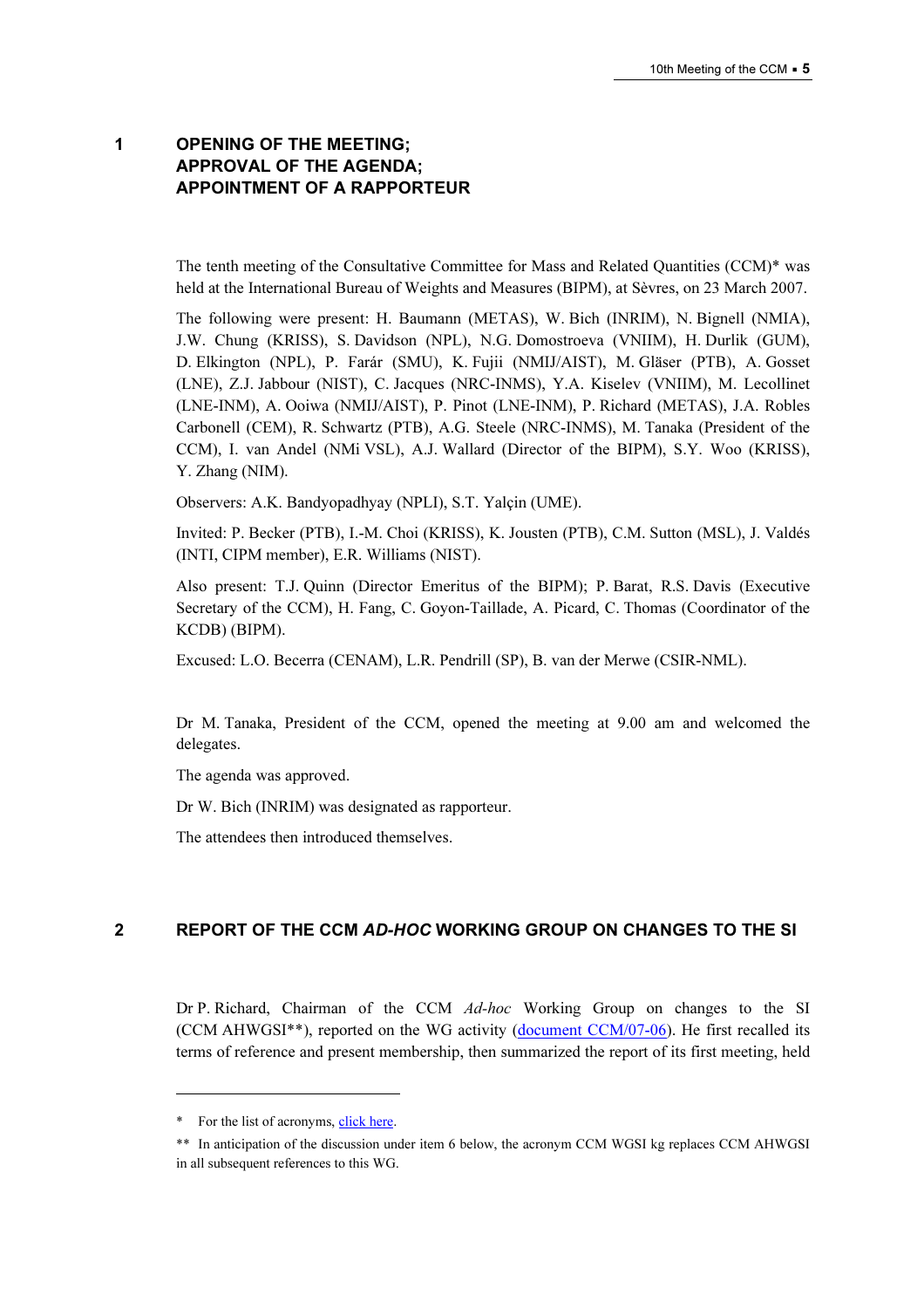in Turin on 9 July 2006, focusing on the WG views concerning the Recommendation G 1 (2005) of the CCM. According to the working group, the conditions, mentioned in that Recommendation, to be met before the kilogram is re-defined in terms of a fixed value of a fundamental constant are to be read as follows: the generic "[that] there are no significant unresolved discrepancies between results from independent experiments" means that agreement should be at the 95 % level of confidence. The second condition, "[that] the relative standard uncertainty of the best realization of the definition of the kilogram does not exceed two parts in 10<sup>8</sup> at the level of one kilogram" means that at least one experiment should have a relative standard uncertainty no larger than  $2 \times 10^{-8}$ . As concerns the third condition, "a sufficient number of independent experiments" is interpreted as "three", among which at least one watt balance and one Avogadro experiment.

Among other activities of the working group, Dr Richard mentioned a presentation given in January 2007 to the CCEM WGSI by Dr Davis, member of the working group.

Dr Tanaka commented on the possible need to relax the requirements concerning the uncertainty with which the future definition should be realized.

# 3 PRESENT STATE OF AVOGADRO AND WATT BALANCE EXPERIMENTS AND PROSPECTS UNTIL 2010

Dr Becker (PTB and International Avogadro Coordination, IAC), presented the International Avogadro project (document CCM/07-07). Activity on natural silicon ended in 2003, since it was deemed that the anticipated relative uncertainty of  $2 \times 10^{-8}$  could hardly be reached, due mainly to the uncertainty in the estimation of the molar mass of silicon. A parallel activity had been started in 2001 concerning the feasibility of carrying out the experiment using highlyenriched <sup>28</sup>Si obtained by isotopic enrichment. With a highly-enriched crystal, the influence of the molar mass correction, suspected to be a main error source, would be minimized. This activity was formalized in a contract between eight partners operating within the CCM and under control of the CIPM. In 2003 a contract was signed with the Russian Atom Agency for the production of a 5 kg poly-crystal ingot of enriched  $^{28}$ Si.

Dr Becker then described the structure of job sharing between the partners, and the present situation of the different tasks, such as manufacturing of the spheres and measurements of mass, volume, lattice parameter, molar mass, etc. Concerning job sharing, he reported that one of the partners, the NPL, has left IAC and another, the NIST, will leave during 2007. As regards the present status of the project, he explained that a rod of 6 kg of polycrystal  $^{28}$ Si was obtained in 2006 and that the monocrystal is being grown at the Institut für Kristallzüchtung (IKZ) in Berlin. Present studies concern the surface oxide layer. One of the options under investigation is to grow a controlled layer, either thermally or chemically. According to the agreed timetable, a final result is expected within 2009, in time for the 2010 CODATA Adjustment of fundamental constants.

Subsequently Dr Williams (NIST) gave a presentation on the experiments under way aimed at determining the value of the Planck constant  $h$  by means of a watt balance (document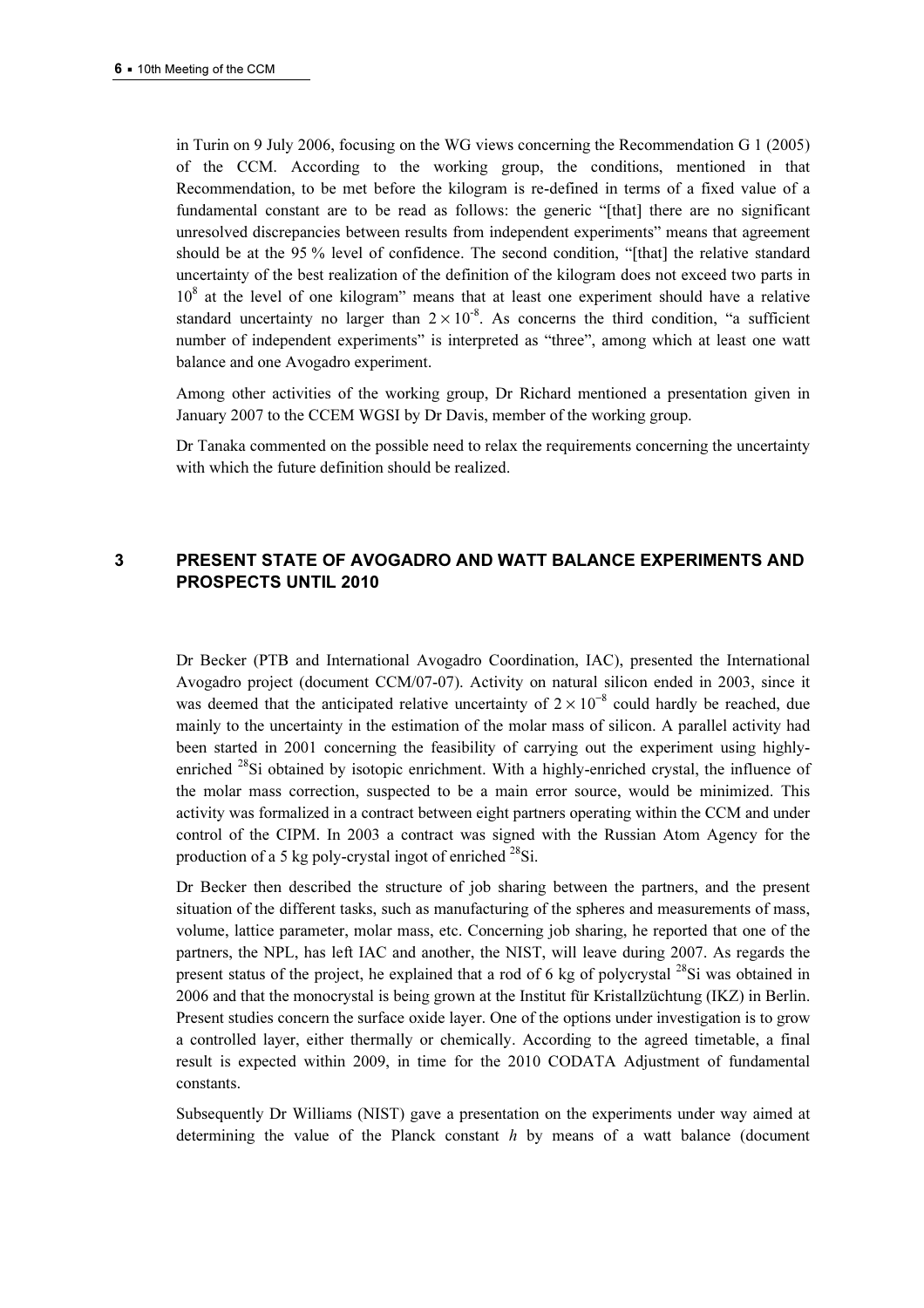CCM/07-08). The first experiment to be started had been that of the NPL. This experiment will be discontinued in Spring 2007, followed by the publication of final results.

He presented the most recent evolution of the NIST experiment with the present summary of uncertainties and the most recent results. The scatter of results over one year compares to the 100-years instability of Pt-Ir kilograms. (The NIST result has attained a relative standard uncertainty of  $36 \times 10^{-9}$ , as mentioned during the discussion of Item 4.) He reassured the CCM that NIST intends to fund the experiment into the future.

He then reviewed other existing experimental setups (BIPM, LNE, METAS), showing the main design features and bringing into light their respective merits and challenges.

He stated that NIM, China, is funding a new watt balance experiment, and that other NMIs, namely those of Finland, Korea, Mexico, New Zealand and Russia are considering activities in the field.

Dr Williams' presentation stimulated a discussion and many comments. Dr Elkington pointed out that the NPL intends to present results as soon as possible and explained the reasons why the NPL decided to discontinue the watt experiment. These are due mainly to the difficulty in continuously running the experiment. Dr Bignell wondered whether it is appropriate to take the mean of a long run and its standard deviation as an estimate of the Planck constant, due to possible correlations in the data due, perhaps, to the presence of 1/f noise.

Dr Quinn commented on the comparison between the one-year scatter and the 100-years instability of Pt-Ir kilograms, remarking that a component should be added to the latter, accounting for the unknown instability of the international prototype itself.

Dr Tanaka questioned Dr Williams about the noise spectrum of the NIST's result series. In response, it was commented that it might look reasonably Gaussian in the short term, but in the long run it would not be so.

Dr Davis commented that, in any case, a Gaussian distribution does not imply that the data noise distribution is white.

Dr Steele spoke in favour of a joint cooperation, involving collegial help among institutes. Various members of the CCM pointed out that the yearly series of international meetings involving watt balance research groups went some way toward ensuring such cooperation.

#### 4 PRESENT PROPOSALS FOR REDEFINING THE KILOGRAM

Dr Tanaka recalled the working documents and invited Dr Williams to present his proposals for changes to the SI. During his pres[entation \(document CCM/07-09\), he fo](https://www.bipm.org/cc/CCM/Allowed/10/CCM-SI_Williams.pdf)cused on a proposal based on seven constants having fixed values, to be compared to the present SI in which three constants are fixed, namely: the speed of light in vacuum,  $c<sub>0</sub>$ , the ground state hyperfine splitting transition frequency of the caesium 133 atom,  $\Delta v(^{133}Cs)_{hfs}$ , and the spectral luminous efficacy of monochromatic radiation of frequency  $540 \times 10^{12}$  Hz,  $K(\lambda_{555})$ . The four constants floating in the present SI, and to be fixed according to the suggested changes, would be: the Planck constant h, the elementary charge e, the Boltzmann constant k and the Avogadro constant  $N_A$ . This would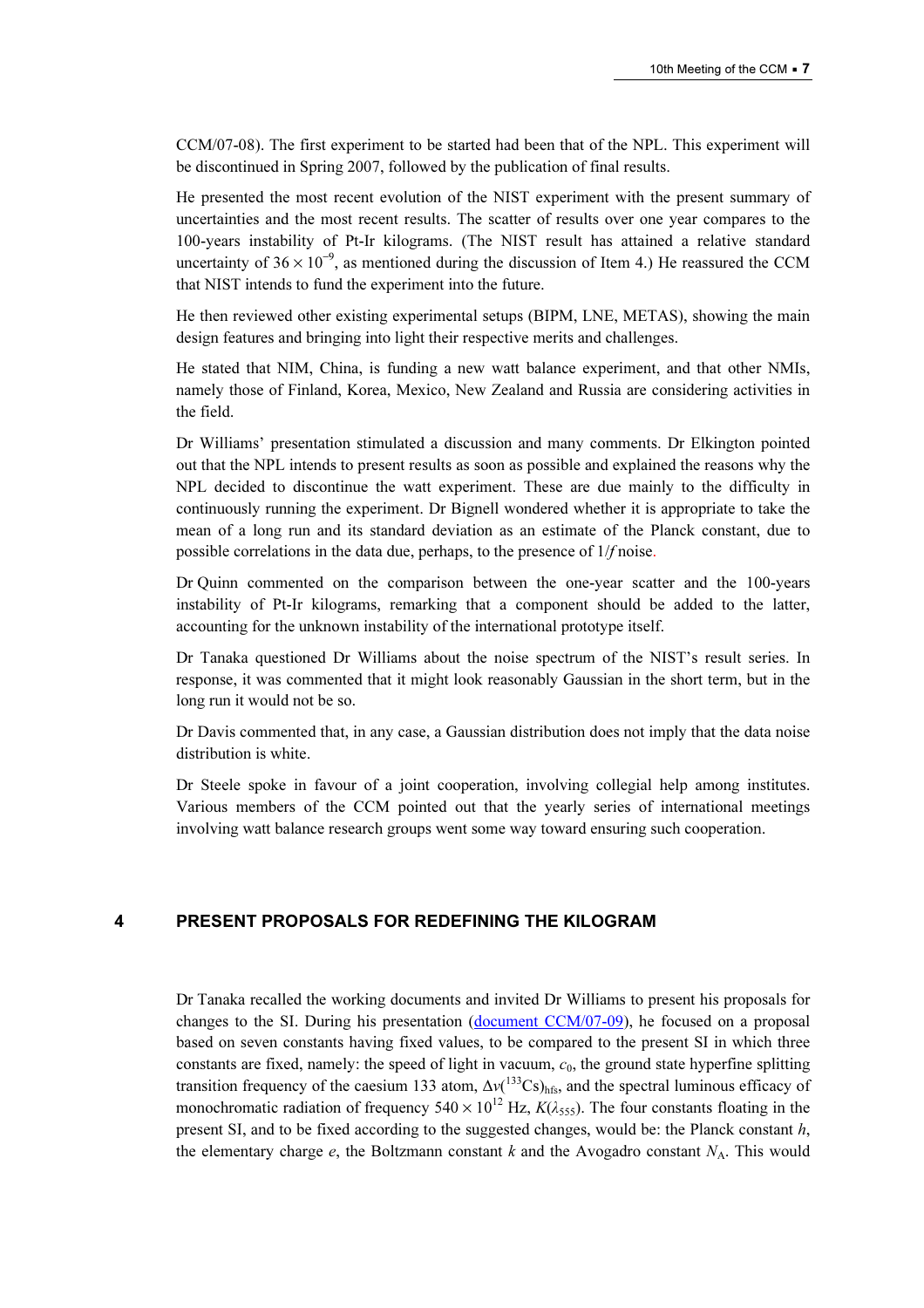implicitly define the units of mass, electricity (current, voltage or resistance), temperature and amount of substance, respectively.

Dr Williams defended the view according to which the time has come to proceed with the above-mentioned changes, once the existing discrepancies between the watt balance experiment and the Avogadro experiment are resolved. He commented that a system of units with uncertainty-free constants is better suited to foster new ideas.

Dr Tanaka thanked Dr Williams for his presentation. Dr Davis commented on the present correlations between CODATA adjusted values.

The President then invited Dr Gläser to review the proposed new definitions of the mass unit [\(document CCM/07-10\). Starti](https://www.bipm.org/cc/CCM/Allowed/10/Vortrag-New-Def-CCM2revised.pdf)ng from the present situation on the experimental values of the relevant constants  $N_A$  and  $h$ , Dr Gläser exposed the new definitions under discussion. These can be categorized as explicit-unit or explicit-constant definitions, according to whether they explicitly fix the value of a property of the unit, such as its equivalent energy or its de Broglie-Compton frequency, or the value of the relevant constant, the Planck constant  $h$ . He criticized the idea of de Broglie-Compton frequency applied to a macroscopic body, on the grounds that the watt balance experiment does not probe the wave nature of a macroscopic body. In addition, such concepts appear unphysical when applied to a macroscopic body. He also criticized the explicit-constant definition, claiming that the link between a macroscopic quantity as a 1 kg mass and the Planck constant, as established by the watt balance experiment, is highly indirect and artificial.

He then presented two additional definitions for the mass unit based on a) the rest mass of  ${}^{12}C$ atoms and b) a fixed number of particles and the creation energy of such a particle, respectively. Definition a) fixes the value of the Avogadro constant and definition b) the value of the Planck constant (implicitly). He defended the merits of these definitions, said to be more intuitive to understand and more realistic from a physical viewpoint. In these proposals, to avoid inconsistencies it is necessary that the mole be defined independent of the kilogram. Thus the mole would simply be the name given to a specified number of entities and, thereby, have dimension unity.

He then discussed the impact of the different definitions (i.e., of fixing this or that constant, or combination of constants) on the electrical units of the future SI and on the other constants.

In the subsequent discussion, Dr Williams confirmed that the present uncertainty of the NIST watt balance experiment is  $36 \times 10^{-9}$ .

Dr Valdés was pleased to see that the CCM is considering the redefinition of the kilogram with a wide view over the entire SI. The CIPM has to consider the points of view of the different Consultative Committees. In this respect, the CCEM recommended that the values for  $h$  and  $e$  be fixed as soon as possible in order to unify the two existing systems for electrical units.

Concerning the proposals for a new definition of the kilogram, Dr Valdés was, in principle, in favour of those based on the mass of a number of specified particles. New ideas might enter into future consideration, with reference, for example, to specially designed nanoparticles, and not merely atoms, electrons or other elementary particles. He questioned how well the wavelength associated to an atom, or even to the electron, can be measured. He wondered whether it could be of benefit to consider  ${}^{60}C$  buckyballs instead of single atoms of  ${}^{12}C$ .

Dr Gläser replied that measurements of creation frequencies are routinely carried out in particle physics. Concerning <sup>60</sup>C buckyballs, both Dr Davis and Dr Gläser agreed that their vibration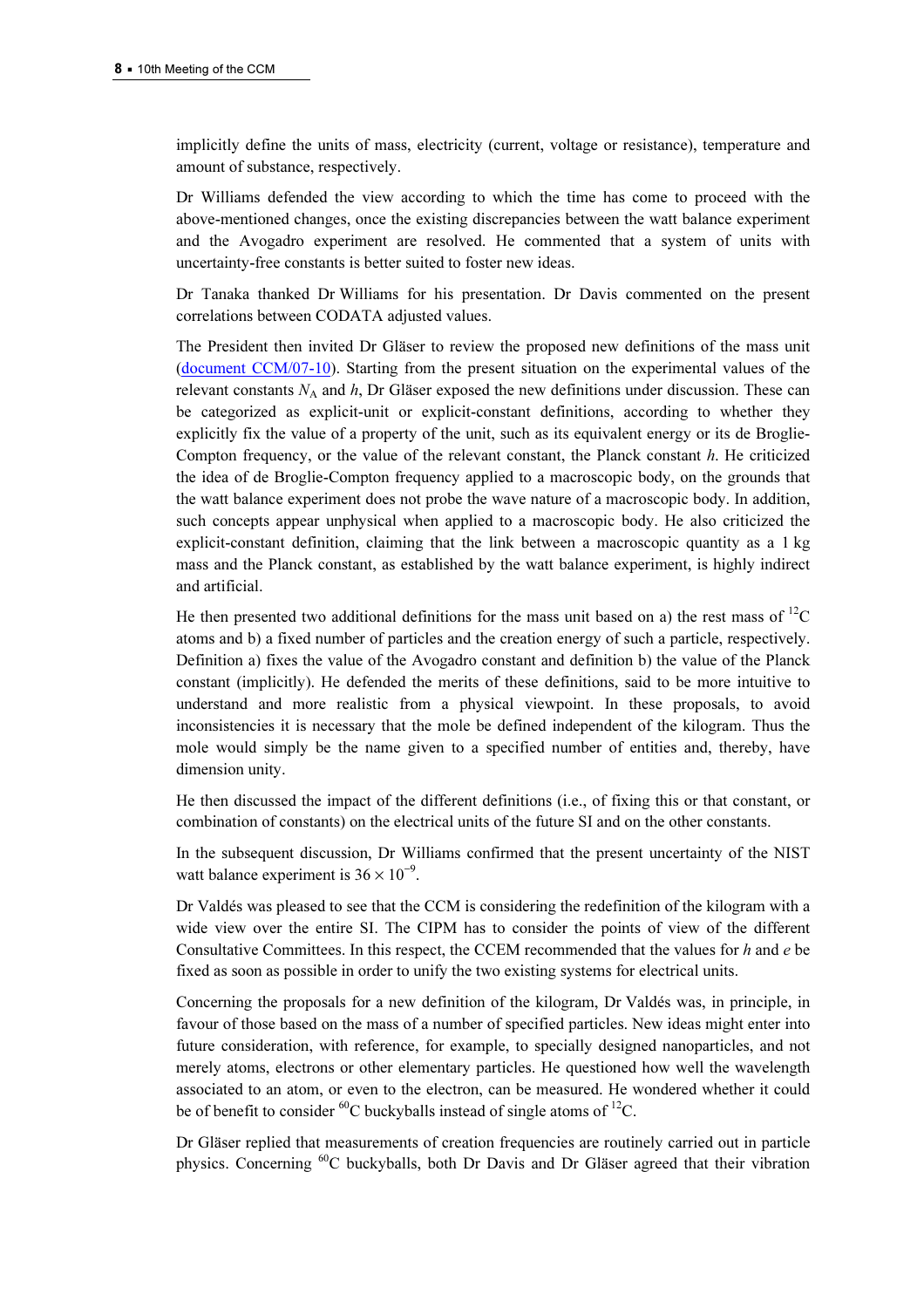spectra make them an inconvenient choice but, in any event, the CCU is probably a better forum for this debate.

Dr Quinn felt that in Dr Gläser's presentation a confusion was made between the definition of a unit and its realization. He defended the view according to which quantum Hall and Josephson effects are fully legitimate macro quantum effects.

Dr Steele spoke in favour of an easy-to-understand definition, linked to a well-known formula of physics. An example would be a definition based on the de Broglie-Compton wavelength, which is actually an easy concept to explain to students. For example, many high school students in Canada are asked to calculate the wavelength of a baseball (mass of about  $150 g$ ) and they have no trouble with this. Whether the result of the calculation has physical significance is a secondary issue.

According to Dr Bich, the choice of what to fix comes logically before that of the most appropriate definition. Furthermore, the two decisions are to some extent independent. As to the criteria to follow in the choice concerning which constants to fix, he said that consideration should be given also to minimization of the variance-covariance matrix of the adjusted constants.

Dr Williams said that his proposal to fix seven quantities can be viewed as a one-to-one mapping from the present SI to the future.

# 5 CONSEQUENCES (IF ANY) TO MASS METROLOGY OF A NEW KILOGRAM **DEFINITION**

- that meets the specifications laid out in the Recommendation of the 9th CCM,
- that fails to meet one or more of these specifications,
- that might not be based on the rest mass of an atom or sub-atomic particle.

Dr Tanaka invited Dr Davis to address this item (document CCM/07-11).

Dr Davis first recalled that the CCM must not only report to the CIPM but also to CCU in time for their next meetings (June 2007). This means that a report must be ready by the middle of May. He then reviewed the relevant Resolutions and Recommendations of CCEM, CCM, CIPM and CGPM, arriving finally at those of the CCM WGSI kg and of the corresponding CCEM WGSI.

He then summarized the most important issues concerning the redefinition of the kilogram with reference to the needs of the mass community. Many of these issues had already been addressed in Recommendation G 1 (2005) of the CCM, he therefore wondered whether the CCM would still agree with that recommendation or whether some of the conditions for a redefinition of the kilogram should be updated. Specifically, should the requirement about an uncertainty no larger than  $2 \times 10^{-8}$  in the realization of the new definition be kept or weakened? The same question applies to the requirement concerning the minimum number (currently three) of independent laboratories. In addition, is the CCM concerned with the choice of the definition or not? Should an international coordination be established under the BIPM in order to maintain a "virtual"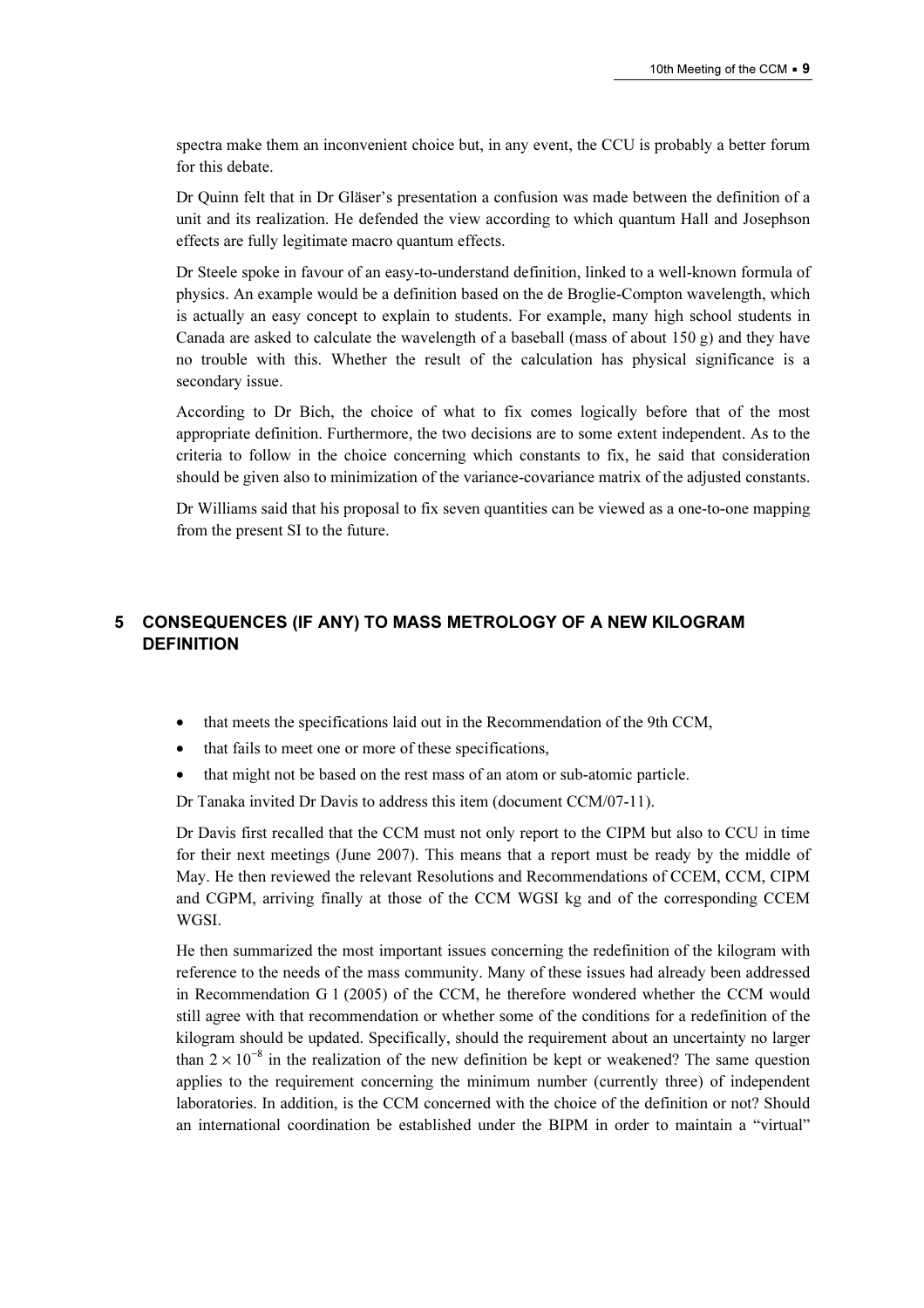value of the kilogram, based on the different realization, in a way analogous to what is done for TAI.

Dr Steele suggested that an inter-Consultative Committee Working Group on the SI to be established.

Dr Thomas replied that the next June CCU meeting will accomplish the goal advocated by Dr Steele. Some fifteen scientists from the relevant Consultative Committees will be invited to attend the CCU meeting. Representatives of the CCM will be Dr Gläser, Dr Richard and Dr Davis.

#### 6 PREPARATION OF CCM REPORT TO THE CIPM

Dr Davis re-proposed the issues in view of the preparation of a CCM report and the President Dr Tanaka asked to define the relevant actions. As a conclusion, it was decided that the CCM WGSI kg would prepare a draft report to be submitted for comments to the CCM by the end of April, and then to CCU and CIPM. To help the WGSI kg in its task, CCM Recommendation G 1 (2005) was reviewed. In the subsequent discussion:

- The requirement about an uncertainty no larger than  $2 \times 10^{-8}$  in the realization of the new definition was reaffirmed.
- It was decided that a reference value should be determined from a set of individual realizations, and the coordination of this should be given to the BIPM.
- The question was raised whether the WGSI kg should become permanent. The decision was affirmative. As a consequence, the membership would be updated according to normal procedures of working groups. A revision of the terms of reference was also foreseen.
- It was agreed that the CCM should not express an opinion concerning the choice of the definition, so long as it permits a suitable mise en pratique for realization at 1 kg.

The report of the WGSI kg was then reviewed and the specifications of Recommendation G 1 (2005). A preliminary draft of a report to the CCU and CIPM was presented for consideration by the WGSI kg. In it, further to the issues mentioned above, a request is made to the CCM WGAv to define conditions of suitability for Si artefacts as long-term mass standards. In addition, the CCM approved the establishment of a task group within the CCM Working Group on Mass Standards (WGM) to help BIPM establishing an uncertainty budget for their routine calibrations of national copies of the prototype. A second task group, also within the WGM, to coordinate common problems of weighing in vacuum and storage in inert atmospheres or vacuum. Dr Davis reported that the BIPM is committed to creating and maintaining a stable group of 1 kg artefacts, whose number and composition are still under consideration. The formation of both task groups will be left to the WGM.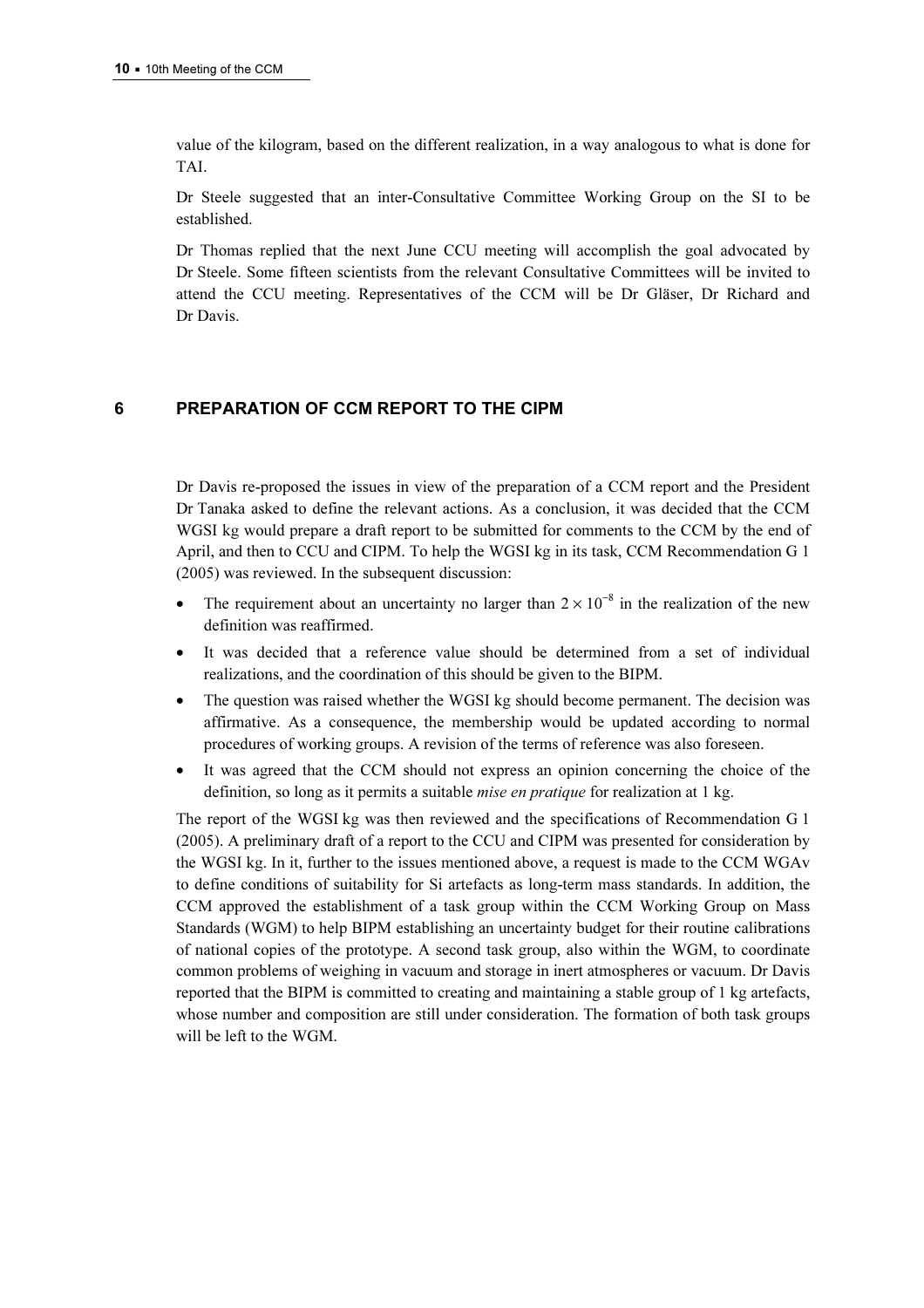#### 7 SUMMARY REPORT OF CCM WG CHAIRPERSONS MEETING

Dr Sutton, Chairman of the CCM Working Group on CMCs, reported on the meeting of the working group chairs held on 22 March. During that meeting, each working group had reported on the status of its key comparisons and on the relevant strategic planning issues. A common issue had been the perceived need that the key comparisons be organized and carried out according to the agreed guidelines. A proposal was reported for a discussion forum to be established, also in order to facilitate the review of key comparisons. No need had been felt to update the existing methods concerning the review and the submission of revised CMCs. A guidance document is currently being prepared, with help from the different working groups, on the comparisons deemed necessary to support CMCs in the various technical areas of the CCM, and on related topics. As concerns the structure of working groups, it had been decided to merge the former Medium and High Pressure Working Groups in a new High Pressure Working Group, the choice of the border pressure between the two remaining working groups being left outstanding. The chair will be taken by Dr J.-C. Legras of LNE.

The meeting concluded and Dr Tanaka thanked everyone for their attendance.

Walter Bich, Rapporteur April 2007